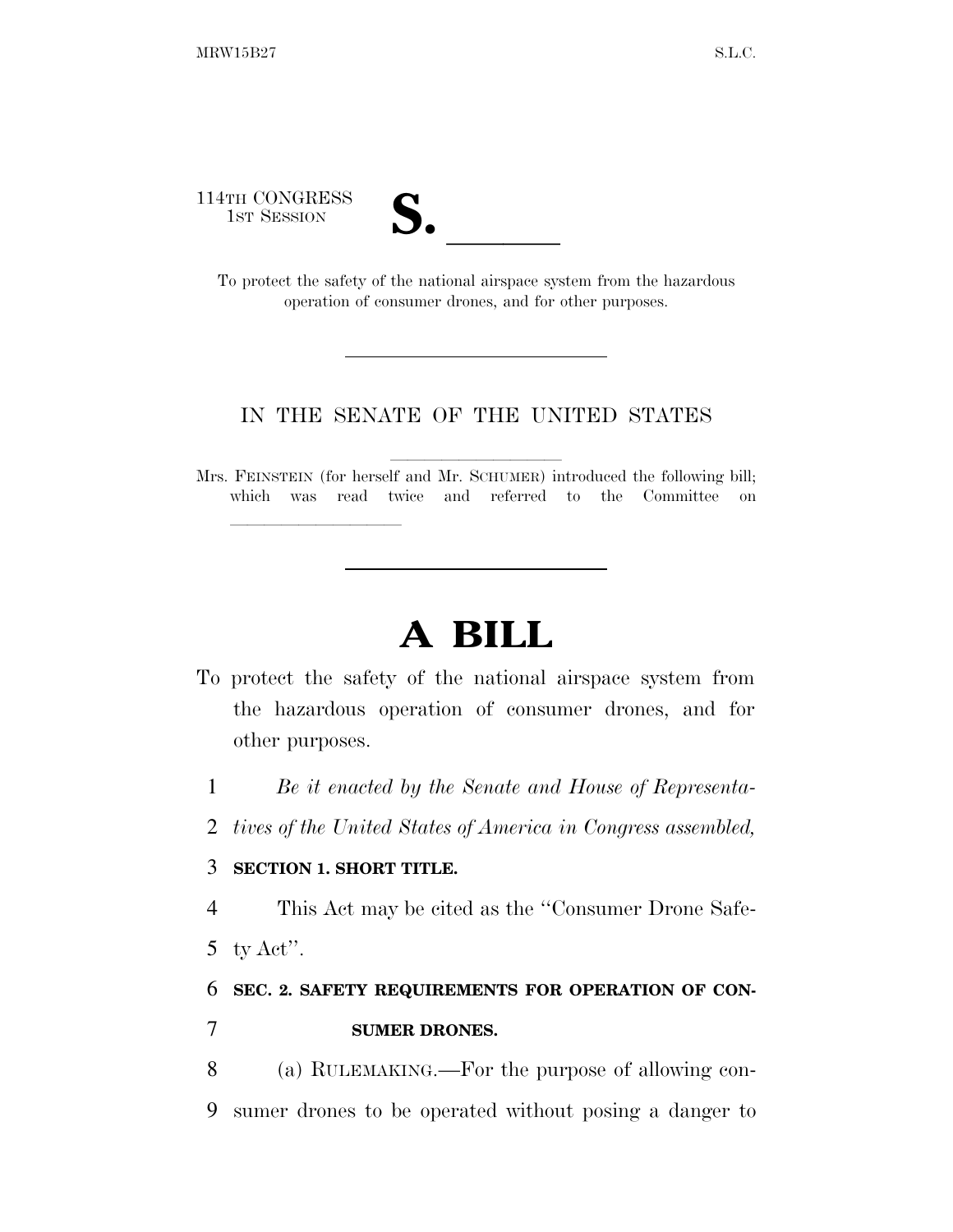manned aircraft, the Administrator shall publish a final rule not later than 18 months after the date of the enact- ment of this Act containing safety requirements applicable to the operation of consumer drones.

 (b) APPLICABILITY.—The final rule required by sub-section (a) shall apply to consumer drones that—

 (1) are flown for hobby or recreational use; and (2) are not operated in accordance with a com- munity-based set of safety guidelines and within the programming of a nationwide community-based or-ganization.

 (c) REQUIREMENTS.—The final rule required by sub-section (a) shall include—

 (1) a maximum altitude above ground level for flight of consumer drones;

 (2) circumstances or areas where flights are re- stricted because of the risk of unsafe interactions with manned aircraft, such as within an unsafe dis- tance from an airport or in the flight path of a manned aircraft;

 (3) circumstances or areas where flights are re- stricted because of the risk to persons or property on the ground, such as within an unsafe distance from urban areas, residential areas, electrical infra-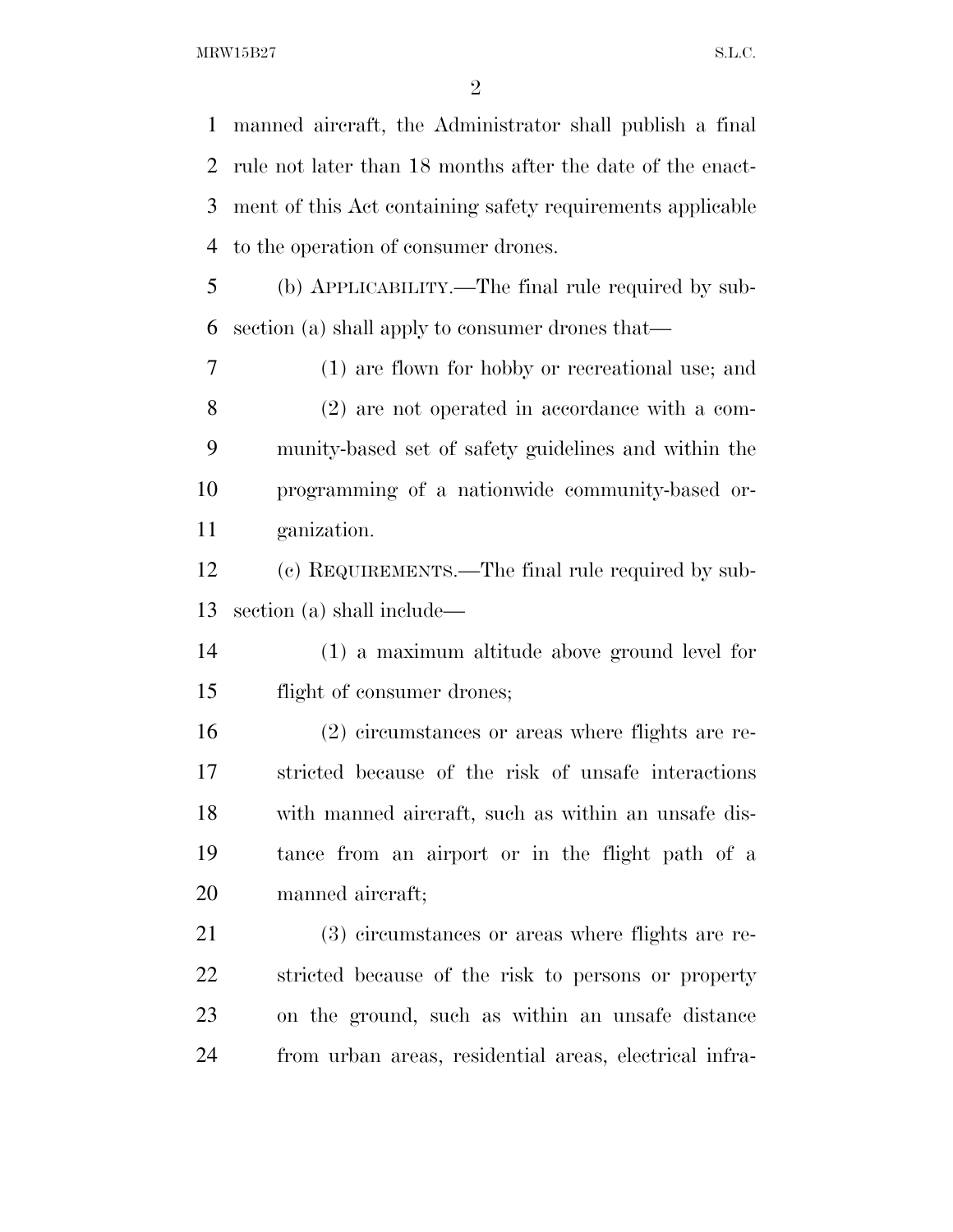structure, transportation infrastructure, amusement parks, or public areas where spectators are present; (4) conditions that may require limitations on flight, such as weather or time of day; and (5) any other requirement that the Adminis- trator determines is necessary to minimize the risk that a consumer drone will collide with a manned

 aircraft or otherwise endanger the safety of the na- tional airspace system or persons and property on the ground.

## **SEC. 3. SAFETY REQUIREMENTS FOR MANUFACTURERS OF CONSUMER DRONES.**

 (a) RULEMAKING.—Not later than 18 months after the date of the enactment of this Act, the Administrator shall publish a final rule containing safety requirements applicable to consumer drones manufactured in, imported into, or sold in the United States.

 (b) REQUIREMENTS.—The final rule required by sub-section (a) shall include—

 (1) limitations on altitude for consumer drones, whether through software or other technological means;

 (2) a means of preventing unauthorized oper- ation within an unsafe distance from an airport or in protected airspace;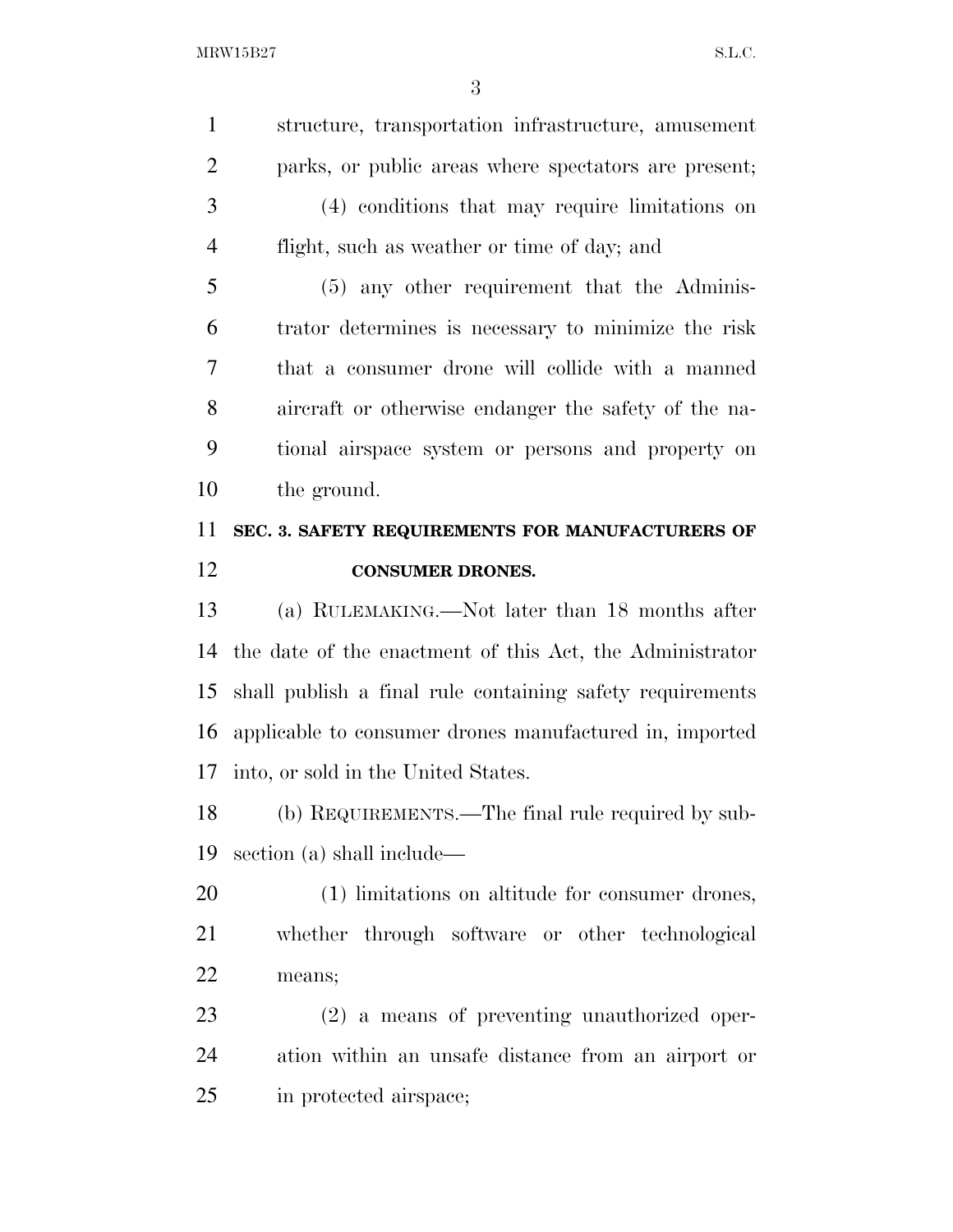(3) a system that, through sensors and software or other similar means, enables avoidance of colli- sions; (4) a technological means to maintain safety in the event that a communications link between a con- sumer drone and its operator is lost or compromised, such as by ensuring that the drone autonomously lands safely in a particular location; (5) a requirement that a consumer drone be de- tectable and identifiable to pilots and air traffic con- trollers, including through the use of an identifica- tion number and a transponder or similar technology to convey the drone's location and altitude; (6) a means to prevent tampering with or modi- fication of any system, limitation, or other safety mechanism required by the Administrator under this section or any other provision of law, including a means to identify any tampering or modification that has been made; (7) educational materials to be provided to a consumer who purchases a consumer drone; and

 (8) such other requirements as the Adminis- trator considers necessary to ensure the safety of the national airspace system.

(c) UPDATING EXISTING CONSUMER DRONES.—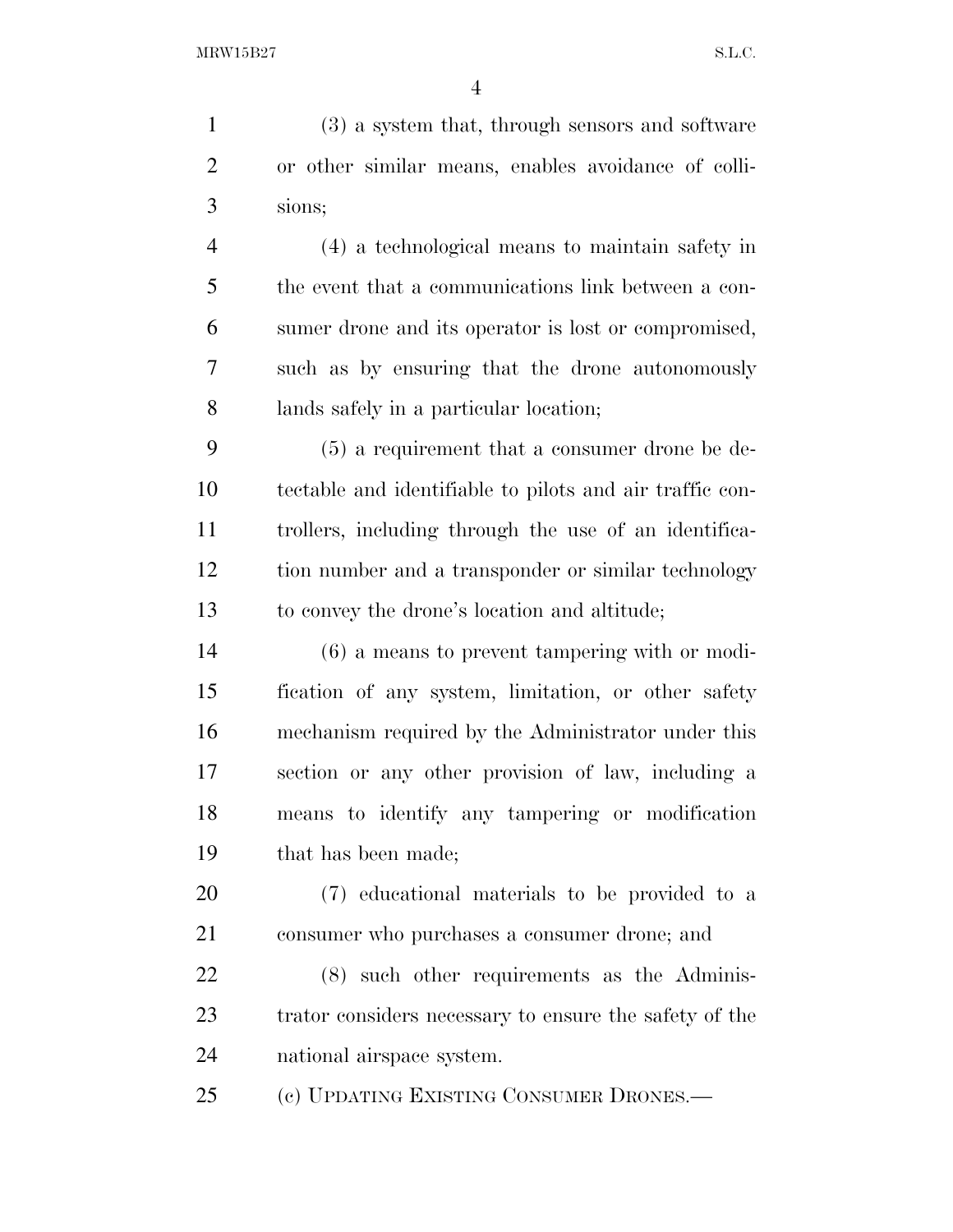(1) IN GENERAL.—The final rule required by subsection (a) shall require modification, at the manufacturer's expense, of any consumer drone that was commercially distributed before the publication of the rule so that, to the greatest extent prac- ticable, such consumer drones meet the requirements prescribed under the rule.

 (2) REQUIREMENTS FOR CONSUMER DRONES THAT CANNOT BE FULLY UPDATED.—If any con- sumer drone cannot be modified as described in paragraph (1), the Administrator may authorize the operation of the consumer drone in accordance with subsection (d).

 (3) NOTIFICATION.—The final rule required by subsection (a) shall include provisions to publicize and notify the owners of consumer drones of the modifications required by paragraph (1) and of the manufacturer's responsibility to pay for the modi-fications.

 (d) LIMITED EXEMPTIONS PERMITTED.—In the final rule required by subsection (a), the Administrator may ex- empt a type of consumer drone, by virtue of its size, weight, operational capabilities, technological capabilities, or other characteristic, from a requirement under sub-section (b) only if—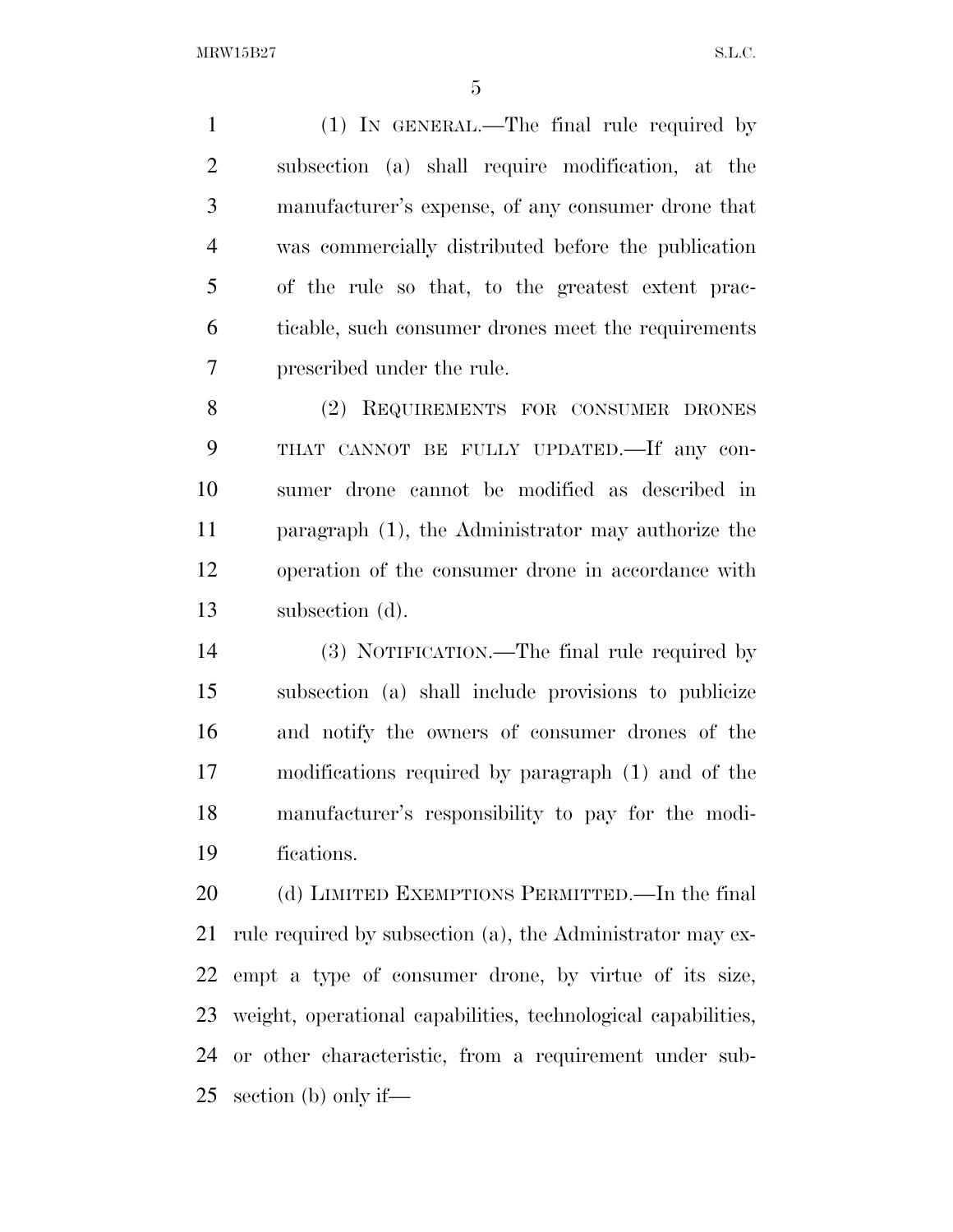| $\mathbf{1}$   | (1) complying with that requirement is techno-               |
|----------------|--------------------------------------------------------------|
| $\overline{2}$ | logically infeasible or cost-prohibitive for the type of     |
| 3              | consumer drone;                                              |
| $\overline{4}$ | $(2)$ exempting the type of consumer drone from              |
| 5              | the requirement does not create a hazard to users of         |
| 6              | the national airspace system or the public or pose a         |
| $\overline{7}$ | threat to national security;                                 |
| 8              | (3) the Administrator establishes requirements               |
| 9              | for the safe operation of the consumer drone in the          |
| 10             | national airspace system; and                                |
| 11             | (4) the Administrator makes a determination                  |
| 12             | under section $4(b)$ with respect to such exemption.         |
|                |                                                              |
| 13             | SEC. 4. SAFETY DETERMINATION REQUIRED TO AUTHOR-             |
| 14             | IZE OPERATION OF CONSUMER DRONES.                            |
| 15             | (a) CODIFICATION OF EXISTING FEDERAL AVIATION                |
| 16             | ADMINISTRATION POLICY.—No person may operate a con-          |
| 17             | sumer drone in the national airspace system without spe-     |
|                | 18 cific authority from the Federal Aviation Administration. |
| 19             | (b) SAFETY DETERMINATION REQUIRED BEFORE                     |
| 20             | ISSUANCE OF SPECIFIC AUTHORITY.—The Administrator            |
| 21             | may not provide any form of specific authority for the op-   |
| 22             | eration of a consumer drone in the national airspace sys-    |
| 23             | tem without—                                                 |

uation of all foreseeable safety or operational risks,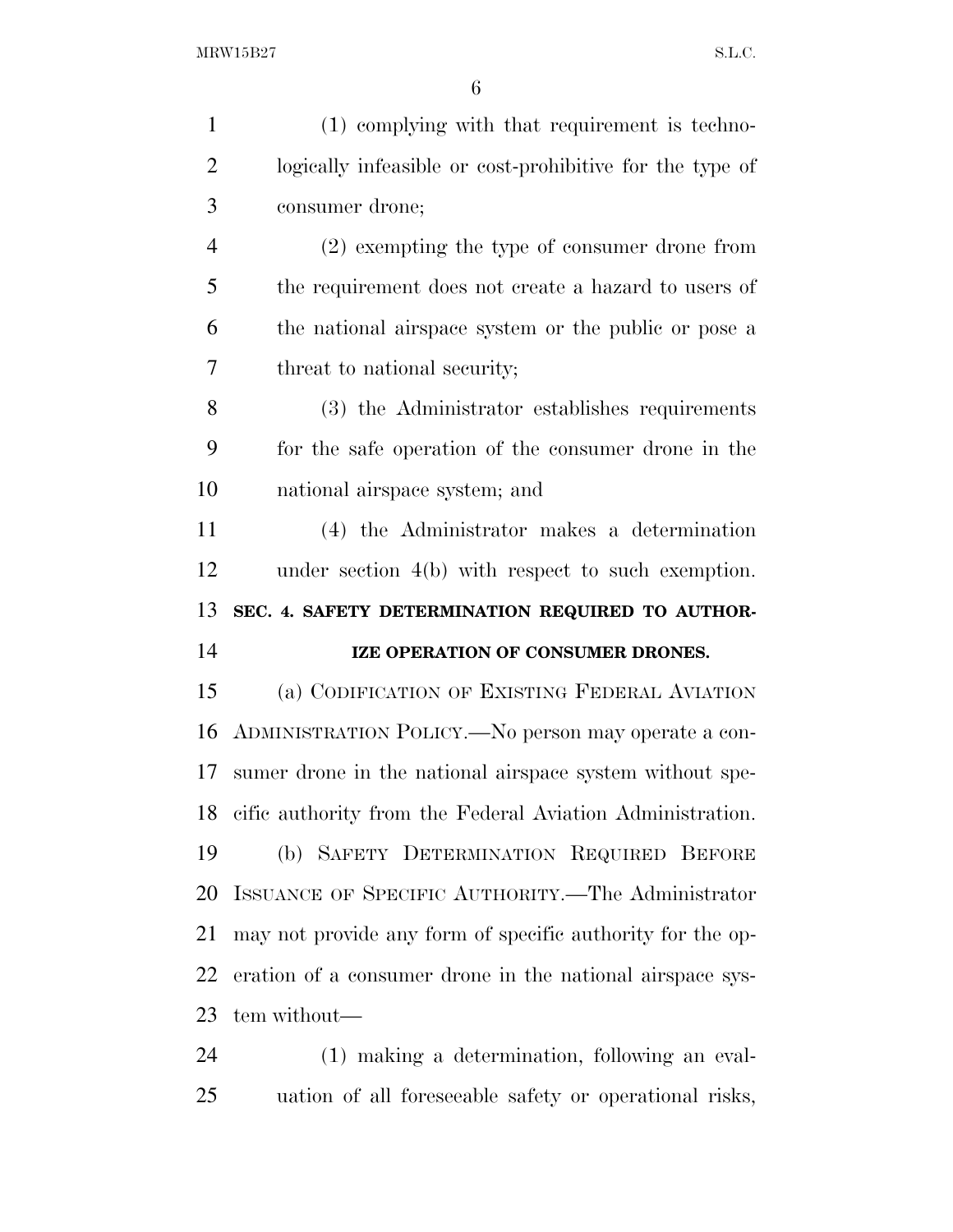including risks arising from potential malfunctions, that providing such authority does not endanger the safety of the national airspace system or any indi- vidual; and (2) documenting that determination and the

reasons for that determination in writing.

 (c) RULE OF CONSTRUCTION.—Nothing in this sec- tion shall be construed to terminate any specific authority provided by the Administrator.

### **SEC. 5. CLARIFICATIONS OF AGENCY AUTHORITY.**

 (a) CLARIFICATION OF ENFORCEMENT AUTHOR-ITY.—

 (1) CIVIL PENALTIES.—The Administrator may impose a civil penalty under section 46301 of title 49, United States Code, for a violation of this Act or a regulation prescribed or order or specific au- thority issued under this Act in the same manner and to the same extent as the Administrator may impose a penalty under such section 46301 for a vio- lation of chapter 447 of such title (other than a vio- lation of sections 44719 through 44723 of such chapter).

23 (2) RULE OF CONSTRUCTION WITH RESPECT TO EXISTING AUTHORITY.—Nothing in this subsection shall be construed to limit the authority of the Ad-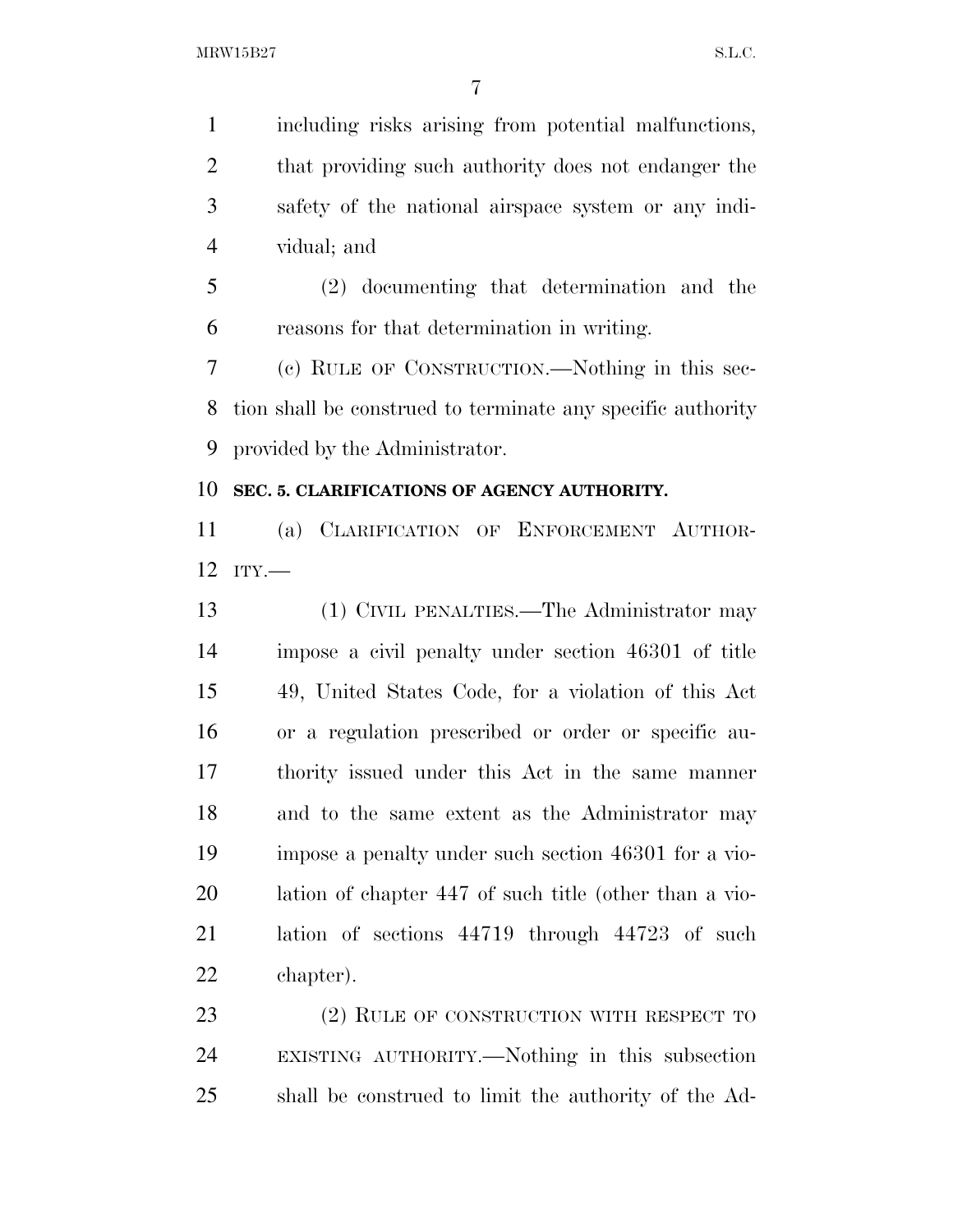ministrator to pursue an enforcement action for a violation of this Act, a regulation prescribed or order or authority issued under this Act, or any other ap-plicable provision of law or regulation.

 (b) SUNSET OF PRIOR SPECIFIC AUTHORITY.—Be- ginning on the date that is 120 days after the date of the enactment of this Act, Federal Aviation Administra- tion Advisory Circular 91–57, issued June 9, 1981, shall not be construed to authorize the operation of any con- sumer drone for recreational or hobby purposes that does not comply with the standards specified in paragraphs (1) through (5) of section 336(a) of the FAA Modernization and Reform Act of 2012 (Public Law 112–95; 49 U.S.C. 40101 note).

 (c) IMPORT ENFORCEMENT.—The Commissioner of U.S. Customs and Border Protection may use existing au- thority to enforce restrictions on the importation of con- sumer drones into the United States pursuant to the final rule required by section 3(a).

 (d) RULE OF CONSTRUCTION.—Nothing in this Act shall be construed to limit the authority of the Adminis- trator to regulate the operation of consumer drones or to pursue enforcement action against persons operating con- sumer drones who endanger the safety of the national air-space system.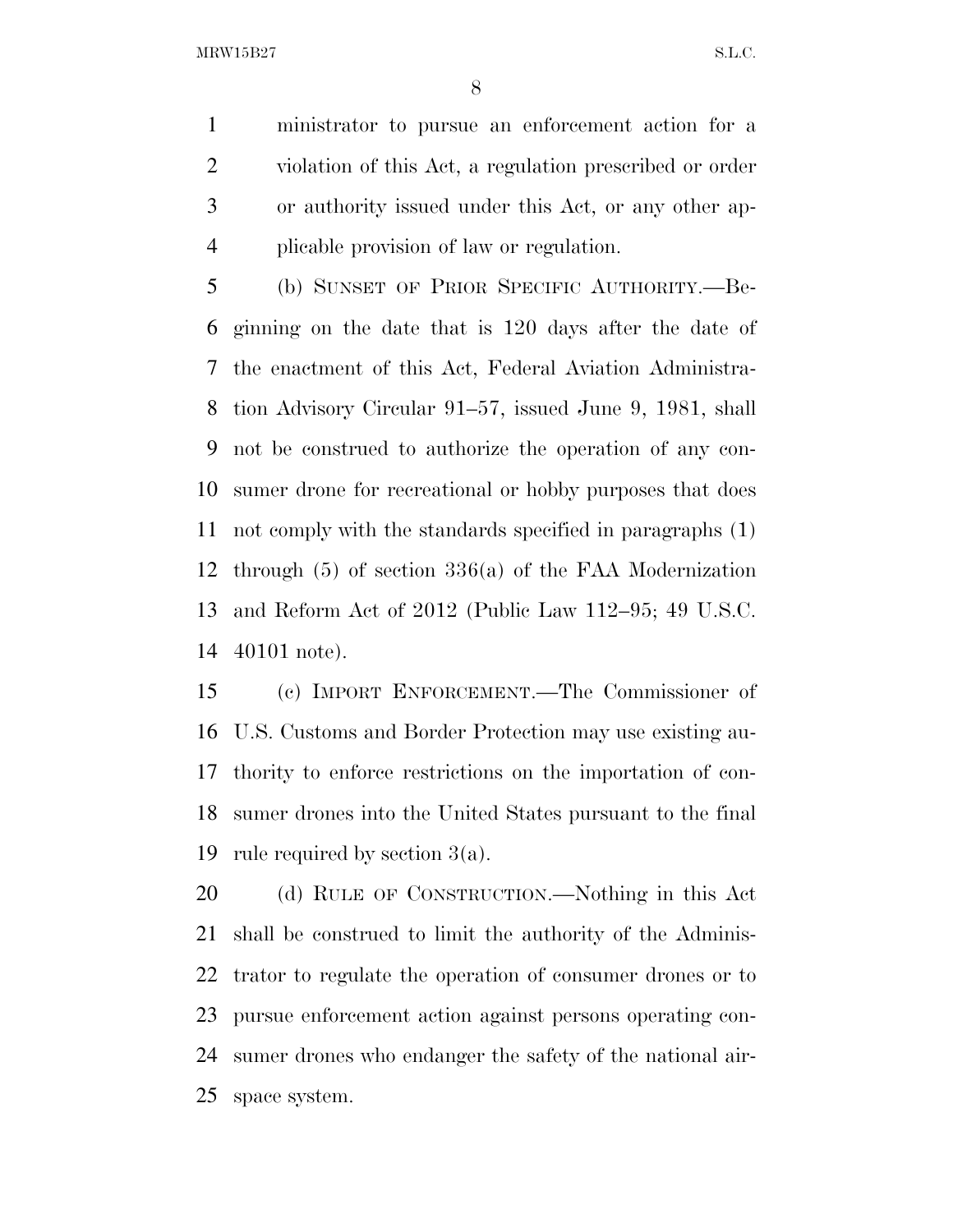### **SEC. 6. DEFINITIONS.**

In this Act:

 (1) ADMINISTRATOR.—The term ''Adminis- trator'' means the Administrator of the Federal Aviation Administration.

(2) AUTOMATIC STABILIZATION SYSTEM.—

 (A) IN GENERAL.—The term ''automatic stabilization system'' means any system that has the capability to maintain stable flight (such as maintaining hover altitude, heading, or altitude control) without an operator providing control input, such as a system that coordinates 13 the operation of any combination of—

 (i) elements of the propulsion system of an aircraft, including any rotor or pro-peller; or

 (ii) the flight control surfaces of an aircraft, including any aileron, elevator, rudder, spoiler, flap, slat, or air brake.

 (B) INCLUSION.—Any rotorcraft utilizing 21 4 rotors and any aircraft that is capable of au- tonomous flight shall be considered to be using an automatic stabilization system.

24 (3) CIVIL.—The term "civil", with respect to an unmanned aircraft system, means that the un-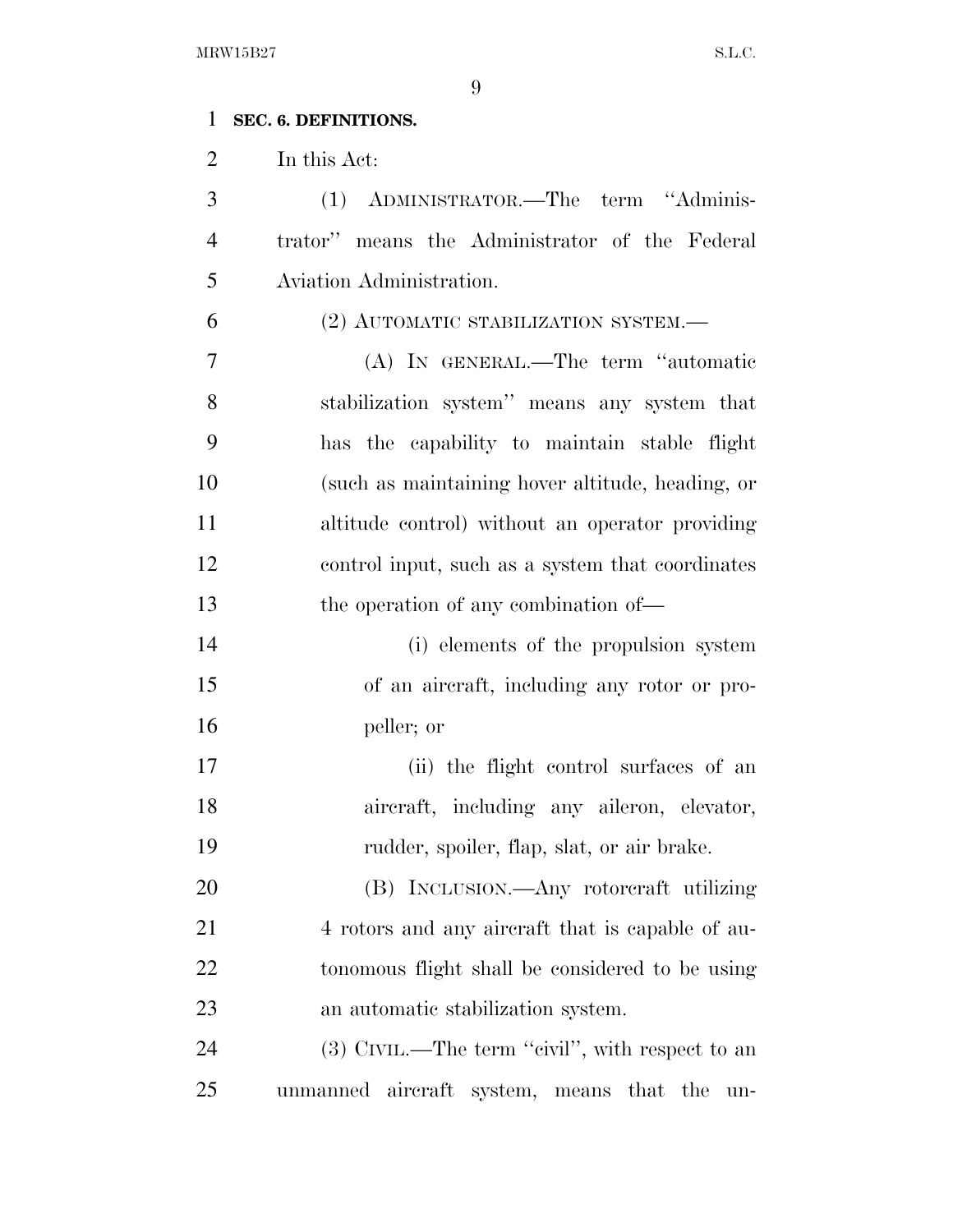| $\mathbf{1}$   | manned aircraft is not a public aircraft (as defined |
|----------------|------------------------------------------------------|
| $\overline{2}$ | in section 40102 of title 49, United States Code).   |
| 3              | (4) CONSUMER DRONE.-                                 |
| $\overline{4}$ | (A) IN GENERAL.—The term "consumer                   |
| 5              | drone" means a civil unmanned aircraft or a          |
| 6              | civil unmanned aircraft system that—                 |
| $\overline{7}$ | $(i)$ is —                                           |
| 8              | (I) equipped with an automatic                       |
| 9              | stabilization system; or                             |
| 10             | (II) capable of providing a video                    |
| 11             | signal allowing operation beyond the                 |
| 12             | visual line of sight of the operator;                |
| 13             | (ii) is manufactured and intended for                |
| 14             | commercial distribution; and                         |
| 15             | (iii) weighs 55 pounds or less or is                 |
| 16             | certified as described in section $336(a)(3)$        |
| 17             | of the FAA Modernization and Reform Act              |
| 18             | of 2012 (Public Law 112–95; 49 U.S.C.                |
| 19             | 40101 note).                                         |
| 20             | (B) INCLUSION.—The term "consumer                    |
| 21             | drone" includes a kit of component parts that        |
| 22             | would be a consumer drone if the kit were as-        |
| 23             | sembled prior to commercial distribution.            |
| 24             | (5) NATIONWIDE COMMUNITY-BASED ORGANI-               |
| 25             | ZATION.—The term "nationwide community-based         |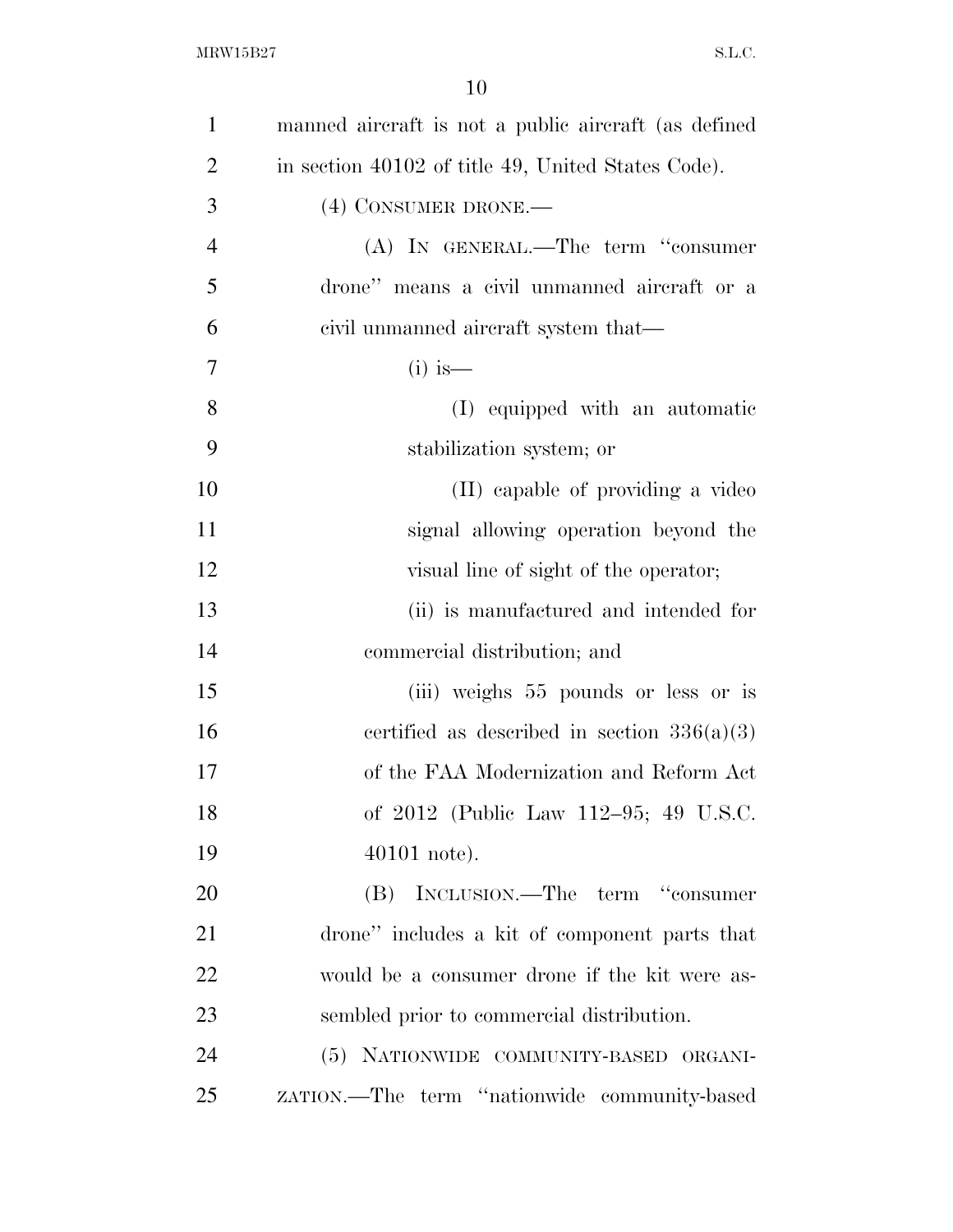| $\mathbf{1}$   | organization" means a membership-based associa-       |
|----------------|-------------------------------------------------------|
| $\overline{2}$ | tion that—                                            |
| 3              | (A) represents the aeromodeling commu-                |
| $\overline{4}$ | nity within the United States;                        |
| 5              | (B) provides its members a comprehensive              |
| 6              | set of safety guidelines that underscore safe         |
| 7              | aeromodeling operations within the national air-      |
| 8              | space system and the protection and safety of         |
| 9              | the general public on the ground;                     |
| 10             | (C) develops and maintains mutually sup-              |
| 11             | portive programming with educational institu-         |
| 12             | tions, government entities, and other aviation        |
| 13             | associations; and                                     |
| 14             | (D) acts as a liaison with government                 |
| 15             | agencies and as an advocate for its members.          |
| 16             | $(6)$ PROTECTED AIRSPACE.—The term "pro-              |
| 17             | tected airspace" includes the following types of air- |
| 18             | space:                                                |
| 19             | (A) Special use airspace under part 73 of             |
| 20             | title 14, Code of Federal Regulations (or any         |
| 21             | corresponding similar regulation or ruling), in-      |
| 22             | cluding prohibited airspace under subpart C of        |
| 23             | such part.                                            |
| 24             | (B) Any other airspace the Administrator              |
| 25             | considers appropriate.                                |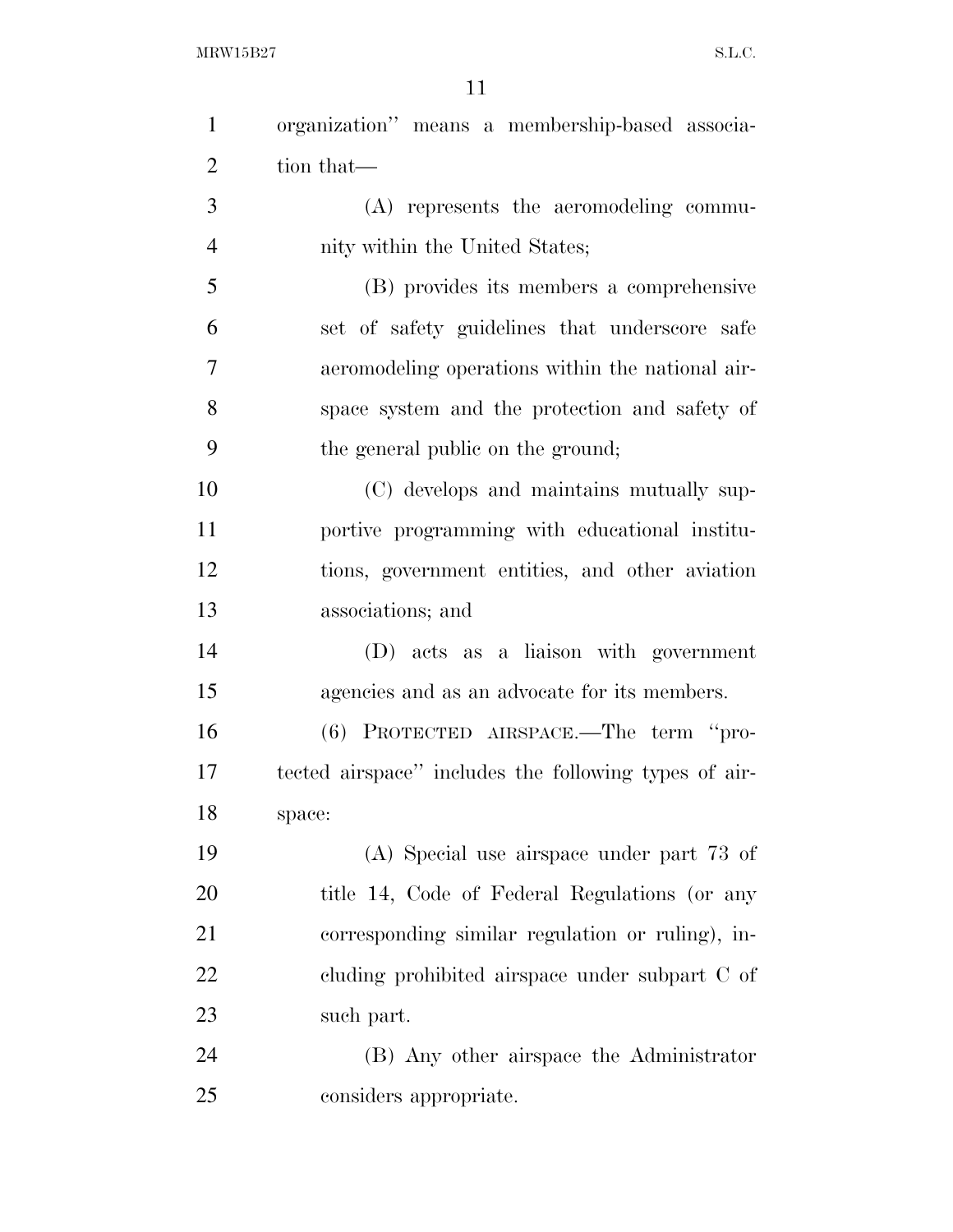$\begin{minipage}{0.9\linewidth} \textbf{MRW15B27} \end{minipage}$ 

| $\mathbf{1}$   | (7) SPECIFIC AUTHORITY.—The term "specific             |
|----------------|--------------------------------------------------------|
| $\overline{2}$ | authority" means a certificate of authorization, spe-  |
| 3              | cial airworthiness certificate, authorization issued   |
| $\overline{4}$ | under section 333 of the FAA Modernization and         |
| 5              | Reform Act of 2012 (Public Law 112–95; 49 U.S.C.       |
| 6              | 40101 note), rule, regulation, policy statement, advi- |
| 7              | sory circular, or any other form of permit or author-  |
| 8              | ization issued by the Federal Aviation Administra-     |
| 9              | tion for operation of a consumer drone in the na-      |
| 10             | tional airspace system, including—                     |
| 11             | (A) Federal Aviation Administrator Advi-               |
| 12             | sory Circular 91–57 (relating to model aircraft        |
| 13             | operating standards) and subsequent versions           |
| 14             | thereof;                                               |
| 15             | (B) the notice of policy on unmanned air-              |
| 16             | craft operations in the national airspace system       |
| 17             | of the Federal Aviation Administration (Docket)        |
| 18             | No. FAA $-2006-25714$ ; or                             |
| 19             | (C) the notice of interpretation of the spe-           |
| 20             | cial rule for model aircraft of the Federal Avia-      |
| 21             | tion Administration (Docket No. FAA-2014-              |
| 22             | $0396$ ).                                              |
| 23             | (8) UNMANNED AIRCRAFT; UNMANNED AIR-                   |
| 24             | CRAFT SYSTEM.—The terms "unmanned aircraft"            |
| 25             | and "unmanned aircraft system" have the meanings       |